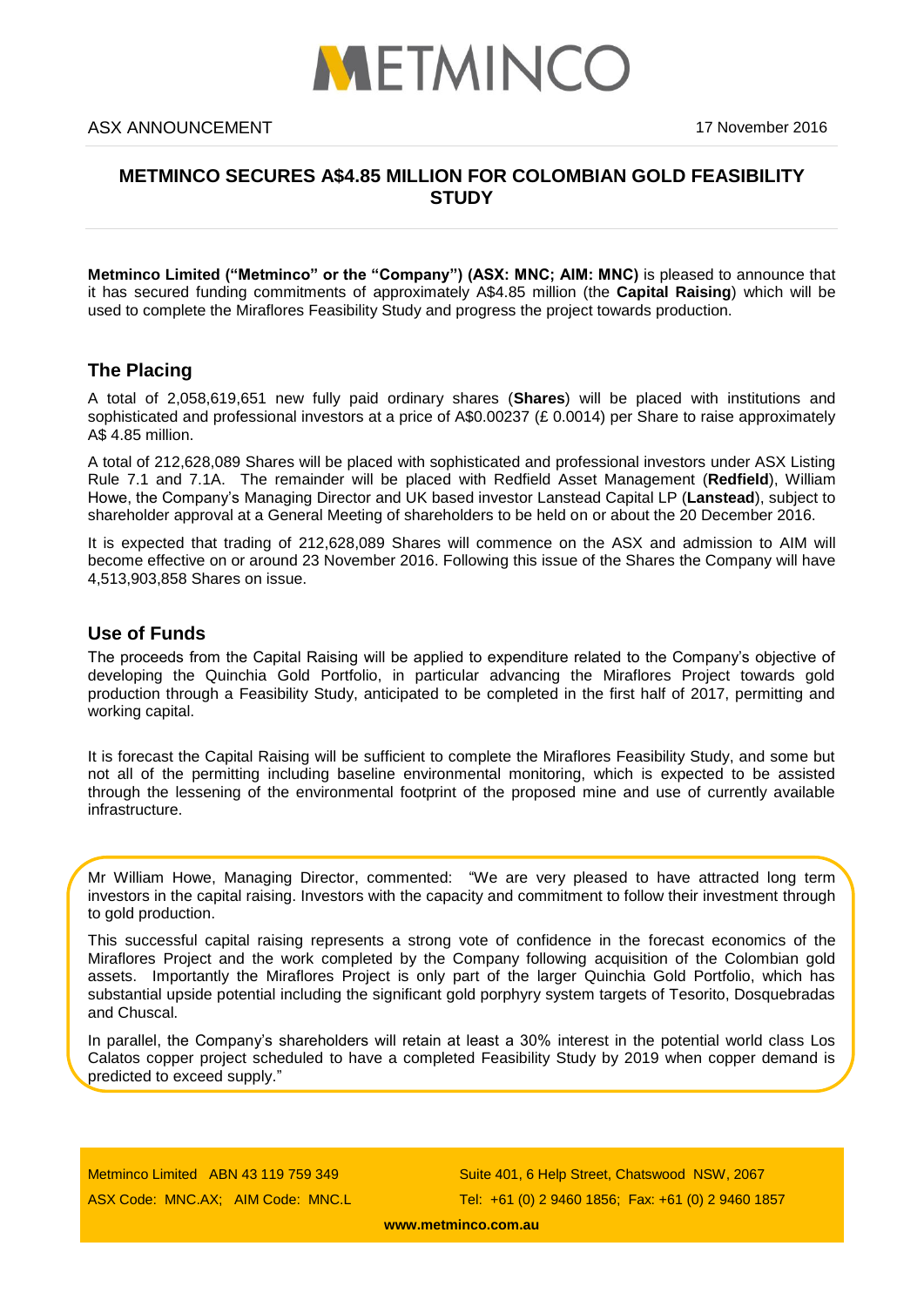## **Capital Raising**

The Capital Raising consists of two tranches. **Tranche 1** is a placement to sophisticated and professional investors of 212,628,089 Shares to raise approximately A\$0.5 million under ASX Listing Rule 7.1 and 7.1A. **Tranche 2** consists of placements of 548,523,207 Shares by Redfield to raise A\$1.3 million (**Redfield Subscription**), 31,645,570 Shares to William Howe to raise A\$ 75,000 (**Related Party Subscription**) and 1,265,822,785 Shares by Lanstead to raise A\$3 million (**Lanstead Subscription**).

The Company will seek shareholder approval for Tranche 2, including the Redfield Subscription the Related Party Subscription and the Lanstead Subscription at a meeting of shareholders scheduled to be held on or about 20 December 2016. A further condition of the issue of Shares pursuant to Tranche 2 is that the Company will obtain shareholder approval to undertake a consolidation of its securities in a ratio that is not less than 30:1 and not greater than to 50:1. The Notice of Meeting will be distributed to shareholders in due course.

The Company will apply for quotation of the Tranche 1 Shares (212,268,089 Shares) to be traded on the ASX and AIM. It is expected that trading of the Tranche 1 Shares will commence on the ASX and admission to AIM will become effective on or around 23 November 2016.

Subject to shareholder approval at a General Meeting to be held on or about the 20 December 2016, the Company will apply for admission of the Tranche 2 Shares to be traded on AIM and the ASX.

### **Sharing Agreement**

The Company has also entered into a binding term sheet, subject to shareholder approval, to enter into a Sharing Agreement with Lanstead, which enables the Company to secure much of the potential upside arising from anticipated near term news flow. The Sharing Agreement provides that the Company's economic interest will be determined and payable in 18 monthly settlements as measured against a benchmark price of \$0.0032 per Share (the **Benchmark Price**). If the Metminco measured share price exceeds the Benchmark Price, for that month, the Company will receive more than 100 per cent of the monthly settlement due on a pro rata basis. There is no upper limit placed on the additional proceeds receivable by the Company as part of the monthly settlements. Should the measured share price be below the Benchmark Price, the Company will receive less than 100 per cent of the expected monthly settlement on a pro rata basis. In no event would a decline in the share price result in any increase in the number of Shares received by Lanstead or any other benefit accruing to Lanstead. The Company has agreed to issue 1,870,902 options to acquire one Share at an exercise price of A\$ 0.003 per Share expiring 5 years after issue date in consideration for the Sharing Agreement.

Subject to shareholder approval and following completion of the Capital Raising, Lanstead will hold 19.9% interest in the Company and Redfield will hold an 8.6% interest in the Company. All security numbers quoted above are before the proposed consolidation of the Company's securities to be considered at the forthcoming shareholder meeting. Further information will be provided will be provided in the Notice of Meeting.

**William Howe Managing Director**